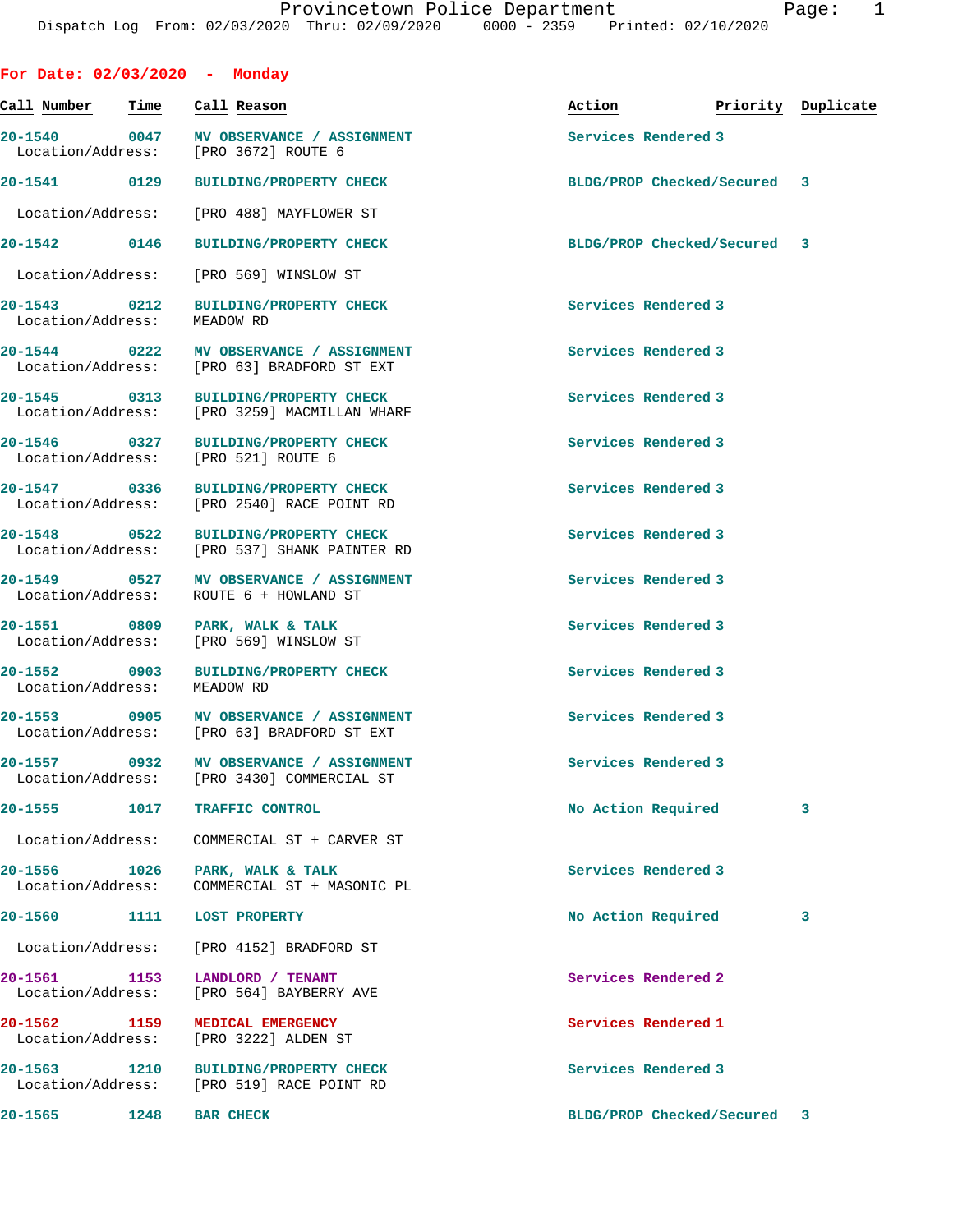|                                   | Provincetown Police Department<br>Dispatch Log From: 02/03/2020 Thru: 02/09/2020 0000 - 2359 Printed: 02/10/2020 |                             | Page: | 2 |
|-----------------------------------|------------------------------------------------------------------------------------------------------------------|-----------------------------|-------|---|
|                                   | Location/Address: [PRO 356] COMMERCIAL ST                                                                        |                             |       |   |
|                                   | 20-1566 1322 MEDICAL EMERGENCY                                                                                   | Transported to Hospital 1   |       |   |
|                                   | Location/Address: [PRO 3222] ALDEN ST                                                                            |                             |       |   |
|                                   | 20-1567 1417 ALARM - FIRE<br>Location/Address: [PRO 4127] HARBOR HILL RD                                         | False Alarm 1               |       |   |
|                                   | 20-1568 1453 PARK, WALK & TALK<br>Location/Address: [PRO 569] WINSLOW ST                                         | Services Rendered 3         |       |   |
|                                   | 20-1570 1523 BUILDING/PROPERTY CHECK                                                                             | BLDG/PROP Checked/Secured 3 |       |   |
|                                   | Location/Address: [PRO 488] MAYFLOWER ST                                                                         |                             |       |   |
|                                   | 20-1571 1530 BUILDING/PROPERTY CHECK                                                                             | BLDG/PROP Checked/Secured 3 |       |   |
|                                   | Location/Address: [PRO 569] WINSLOW ST                                                                           |                             |       |   |
|                                   | 20-1572 1537 PARK, WALK & TALK                                                                                   | No Action Required          | 3     |   |
|                                   | Location/Address: [PRO 105] COMMERCIAL ST                                                                        |                             |       |   |
|                                   | 20-1573 1605 BUILDING/PROPERTY CHECK<br>Location/Address: [PRO 3259] MACMILLAN WHARF                             | Services Rendered 3         |       |   |
|                                   | 20-1574 1657 MV COLLISION<br>Location/Address: DYER ST + BRADFORD ST<br>Refer To Accident: 20-4-AC               | Services Rendered 1         |       |   |
|                                   | 20-1576 1712 LARCENY / FORGERY / FRAUD<br>Location/Address: [PRO 2548] HOWLAND ST                                | Services Rendered 2         |       |   |
| 20-1575 1714 MV STOP              | Location/Address: [PRO 1653] PRISCILLA ALDEN RD                                                                  | <b>VERBAL WARNING 3</b>     |       |   |
|                                   | 20-1577 1755 MV OBSERVANCE / ASSIGNMENT<br>Location/Address: [PRO 539] SHANK PAINTER RD                          | Services Rendered 3         |       |   |
|                                   | 20-1578 1928 PARK, WALK & TALK<br>Location/Address: [PRO 3296] SHANK PAINTER RD                                  | Services Rendered 3         |       |   |
|                                   | 20-1579 1950 BUILDING/PROPERTY CHECK                                                                             | BLDG/PROP Checked/Secured   | 3     |   |
|                                   | Location/Address: [PRO 488] MAYFLOWER ST                                                                         |                             |       |   |
|                                   | 20-1580 1959 BUILDING/PROPERTY CHECK                                                                             | BLDG/PROP Checked/Secured   | 3     |   |
|                                   | Location/Address: [PRO 569] WINSLOW ST                                                                           |                             |       |   |
|                                   | 20-1581 2141 MV OBSERVANCE / ASSIGNMENT<br>Location/Address: [PRO 521] ROUTE 6                                   | Services Rendered 3         |       |   |
|                                   | For Date: $02/04/2020$ - Tuesday                                                                                 |                             |       |   |
| 20-1582 0008                      | BUILDING/PROPERTY CHECK                                                                                          | BLDG/PROP Checked/Secured 3 |       |   |
|                                   | Location/Address: [PRO 106] COMMERCIAL ST                                                                        |                             |       |   |
| 20-1583 0034<br>Location/Address: | MV OBSERVANCE / ASSIGNMENT<br>CONWELL ST + ROUTE 6                                                               | Services Rendered 3         |       |   |
| 20-1584 0034                      | <b>MEDICAL EMERGENCY</b>                                                                                         | Transported to Hospital     | ı     |   |
|                                   | Location/Address: [PRO 3670] SHANK PAINTER RD                                                                    |                             |       |   |
| 20-1585 0052                      | <b>BUILDING/PROPERTY CHECK</b>                                                                                   | BLDG/PROP Checked/Secured 3 |       |   |
| Location/Address:                 | [PRO 488] MAYFLOWER ST                                                                                           |                             |       |   |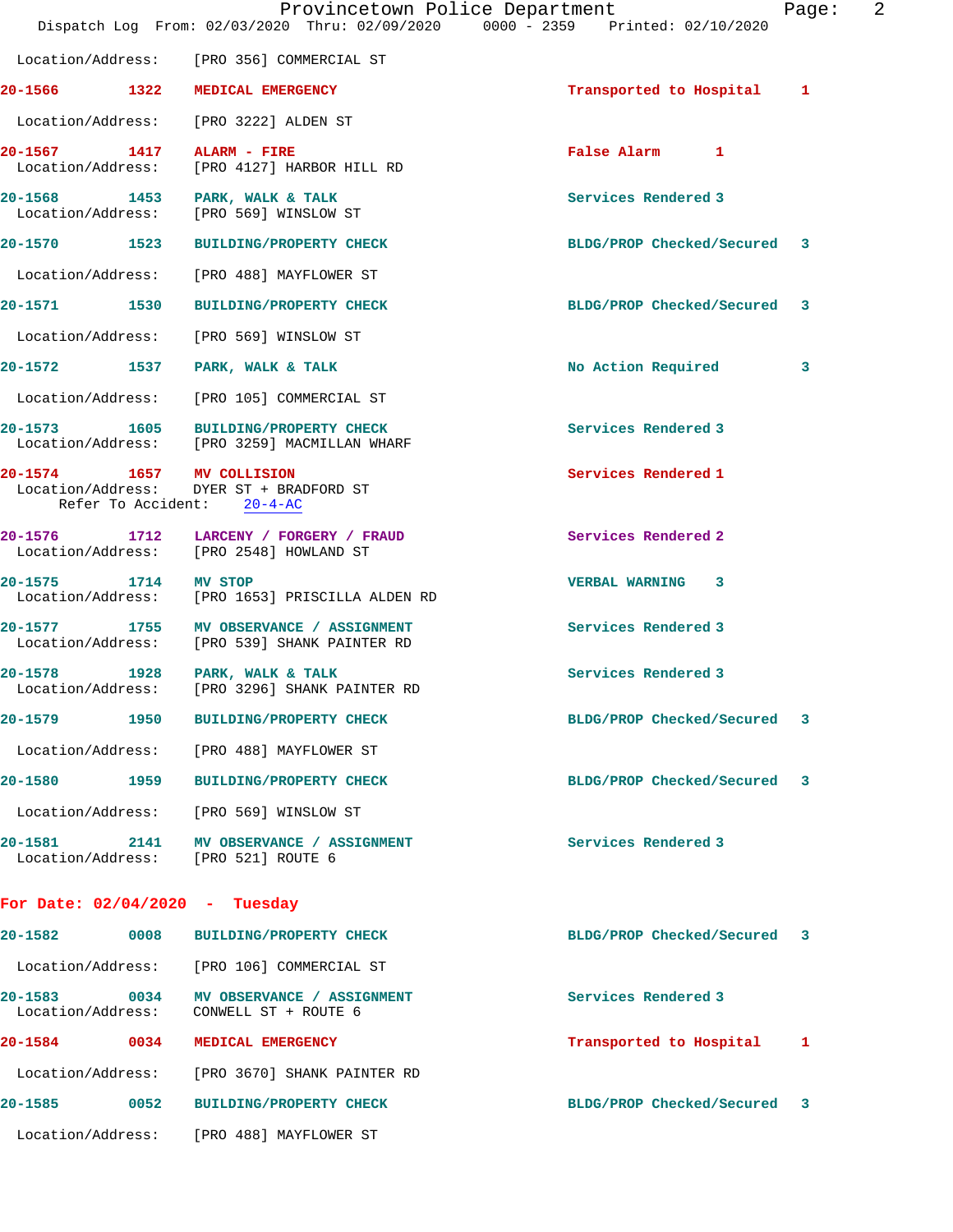|                                   | 20-1586 0106 BUILDING/PROPERTY CHECK                                                 | BLDG/PROP Checked/Secured   | 3 |
|-----------------------------------|--------------------------------------------------------------------------------------|-----------------------------|---|
|                                   | Location/Address: [PRO 569] WINSLOW ST                                               |                             |   |
| 20-1587 0114                      | MEDICAL EMERGENCY                                                                    | Transported to Hospital 1   |   |
| Location/Address:                 | [PRO 3045] BRADFORD ST EXT                                                           |                             |   |
| 20-1589 0157<br>Location/Address: | MV OBSERVANCE / ASSIGNMENT<br>[PRO 2494] BRADFORD ST                                 | Services Rendered 3         |   |
| 20-1590 0211                      | <b>BUILDING/PROPERTY CHECK</b>                                                       | BLDG/PROP Checked/Secured 3 |   |
| Location/Address:                 | [PRO 4157] COMMERCIAL ST                                                             |                             |   |
| 20-1591 0220<br>Location/Address: | MV OBSERVANCE / ASSIGNMENT<br>JEROME SMITH RD + SHANK PAINTER RD                     | Services Rendered 3         |   |
| 20-1592 0259                      | <b>BUILDING/PROPERTY CHECK</b>                                                       | BLDG/PROP Checked/Secured 3 |   |
| Location/Address:                 | [PRO 1989] COMMERCIAL ST                                                             |                             |   |
| 20-1593 0438<br>Location/Address: | <b>BUILDING/PROPERTY CHECK</b><br>MEADOW RD                                          | Services Rendered 3         |   |
| Location/Address:                 | 20-1594 0503 MV OBSERVANCE / ASSIGNMENT<br>ROUTE 6 + RACE POINT RD                   | Services Rendered 3         |   |
| 20-1595 0532                      | BUILDING/PROPERTY CHECK                                                              | BLDG/PROP Checked/Secured 3 |   |
|                                   | Location/Address: [PRO 545] SHANK PAINTER RD                                         |                             |   |
| 20-1596 0533<br>Location/Address: | <b>MV STOP</b><br>[PRO 2518] ROUTE 6                                                 | VERBAL WARNING 3            |   |
|                                   | 20-1597 0551 MV OBSERVANCE / ASSIGNMENT<br>Location/Address: ROUTE 6 + HOWLAND ST    | Services Rendered 3         |   |
| 20-1598 0641<br>Location/Address: | PARK, WALK & TALK<br>[PRO 516] RACE POINT RD                                         | Services Rendered 3         |   |
|                                   | 20-1599 0730 BUILDING/PROPERTY CHECK<br>Location/Address: [PRO 2512] JEROME SMITH RD | Services Rendered 3         |   |
|                                   | 20-1600 0749 ALARM - GENERAL<br>Location/Address: [PRO 285] COMMERCIAL ST            | False Alarm 1               |   |
|                                   | 20-1601 0808 BUILDING/PROPERTY CHECK<br>Location/Address: [PRO 447] JEROME SMITH RD  | Services Rendered 3         |   |
|                                   | 20-1602 0813 BUILDING/PROPERTY CHECK                                                 | BLDG/PROP Checked/Secured 3 |   |
|                                   | Location/Address: [PRO 488] MAYFLOWER ST                                             |                             |   |
|                                   | 20-1603 0814 SERVICE CALL - POLICE<br>Location/Address: [PRO 569] WINSLOW ST         | Services Rendered 3         |   |
| Location/Address:                 | 20-1604 0823 MV OBSERVANCE / ASSIGNMENT<br>BRADFORD ST                               | Services Rendered 3         |   |
|                                   | 20-1605 0932 MV OBSERVANCE / ASSIGNMENT<br>Location/Address: [PRO 3440] ROUTE 6      | Services Rendered 3         |   |
| Location/Address:                 | 20-1606 1014 TRAFFIC CONTROL<br>BANGS ST + BRADFORD ST                               | <b>GONE ON ARRIVAL 3</b>    |   |
| 20-1607                           | 1051 PARK, WALK & TALK<br>Location/Address: [PRO 4136] BRADFORD ST                   | Services Rendered 3         |   |
| 20-1609                           | 1101 ASSIST CITIZEN                                                                  | Services Rendered 3         |   |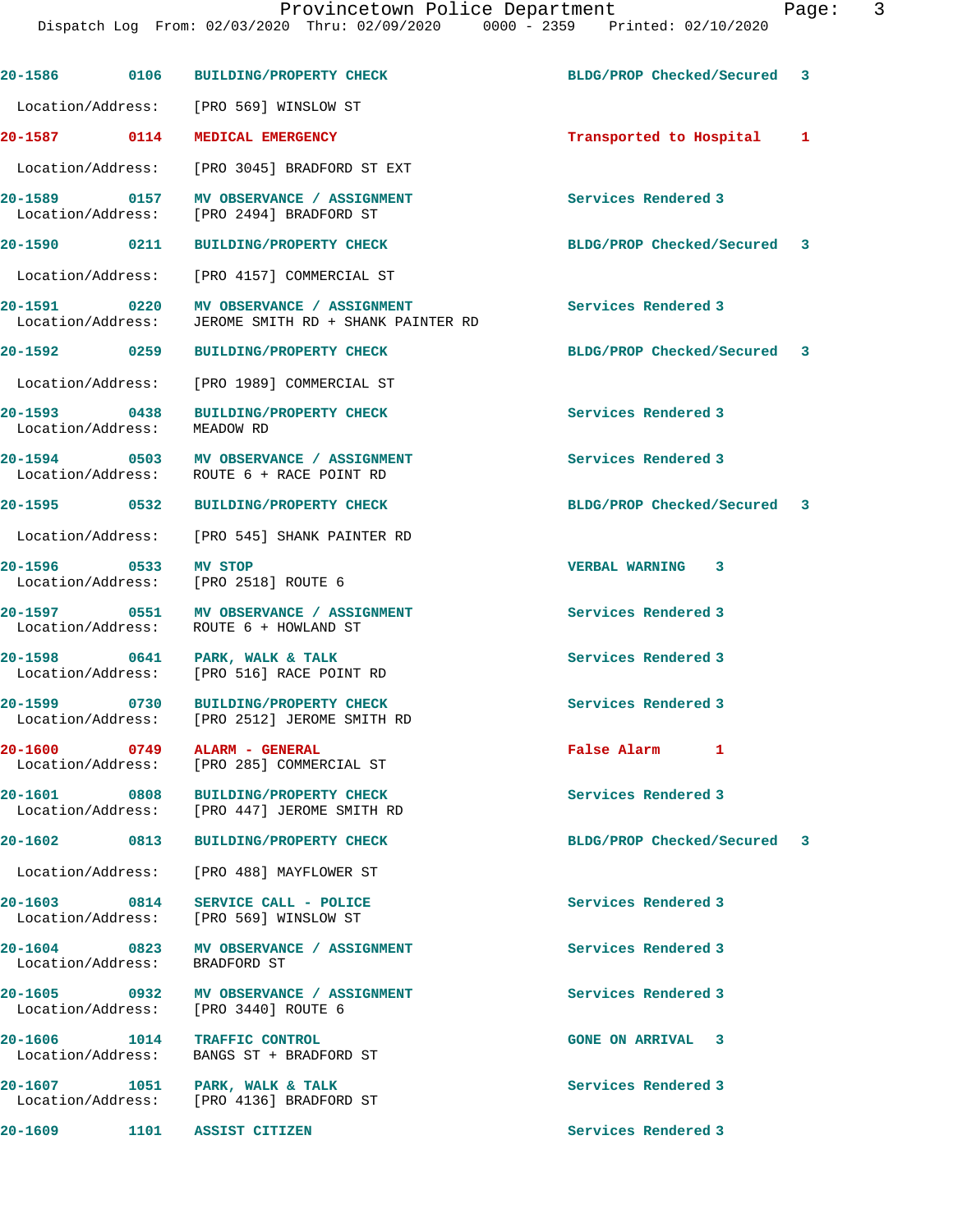|                       |                  | Provincetown Police Department<br>Dispatch Log From: 02/03/2020 Thru: 02/09/2020 0000 - 2359 Printed: 02/10/2020 |                             | 4<br>Page: |
|-----------------------|------------------|------------------------------------------------------------------------------------------------------------------|-----------------------------|------------|
|                       |                  | Location/Address: [PRO 3612] COMMERCIAL ST                                                                       |                             |            |
| 20-1610               |                  | 1123 MEDICAL EMERGENCY<br>Location/Address: [PRO 1892] SHANK PAINTER RD                                          | Services Rendered 1         |            |
|                       |                  | 20-1611 1137 MV OBSERVANCE / ASSIGNMENT<br>Location/Address: [PRO 3440] ROUTE 6                                  | Services Rendered 3         |            |
| 20-1612 1146 MV STOP  |                  |                                                                                                                  | Citation / Warning Issued 3 |            |
|                       |                  | Location/Address: [PRO 2513] ROUTE 6                                                                             |                             |            |
| 20-1613               | Refer To Arrest: | 1200 WARRANT ARREST<br>Location/Address: [PRO 1952] COMMERCIAL ST<br>$20 - 10 - AR$                              | $Arrest(s)$ Made $3$        |            |
| 20-1614 1201 LOST DOG |                  | Location/Address: [PRO 3461] COMMERCIAL ST                                                                       | Services Rendered 2         |            |
|                       |                  | 20-1615 1224 MEDICAL EMERGENCY                                                                                   | Transported to Hospital     | 1          |
| Location/Address:     |                  | [PRO 440] HARRY KEMP WAY                                                                                         |                             |            |
|                       |                  | 20-1618 1255 TRAFFIC CONTROL<br>Location/Address: HARRY KEMP WAY                                                 | Services Rendered 3         |            |
|                       |                  | 20-1619 1315 ESCORT / TRANSPORT                                                                                  | Transferred Custody         | 3          |
|                       | Refer To Arrest: | Location/Address: [PRO 542] SHANK PAINTER RD<br>$20 - 10 - AR$                                                   |                             |            |
| 20-1622               |                  | 1514 BUILDING/PROPERTY CHECK<br>Location/Address: [PRO 3259] MACMILLAN WHARF                                     | Services Rendered 3         |            |
| 20-1623 1523          |                  | <b>BUILDING/PROPERTY CHECK</b>                                                                                   | BLDG/PROP Checked/Secured   | 3          |
| Location/Address:     |                  | [PRO 488] MAYFLOWER ST                                                                                           |                             |            |
| 20-1624<br>1525       |                  | <b>BUILDING/PROPERTY CHECK</b>                                                                                   | BLDG/PROP Checked/Secured 3 |            |
|                       |                  | Location/Address: [PRO 569] WINSLOW ST                                                                           |                             |            |
| $20 - 1625$           | 1548             | ALARM - GENERAL<br>Location/Address: [PRO 3124] COMMERCIAL ST                                                    | False Alarm 1               |            |
|                       |                  | 20-1627 1613 PARK, WALK & TALK<br>Location/Address: [PRO 105] COMMERCIAL ST                                      | Services Rendered 3         |            |
|                       |                  | 20-1628 1649 MV OBSERVANCE / ASSIGNMENT<br>Location/Address: [PRO 3440] ROUTE 6                                  | Services Rendered 3         |            |
| 20-1629 1717 MV STOP  |                  | Location/Address: [PRO 521] ROUTE 6                                                                              | VERBAL WARNING 3            |            |
|                       |                  | 20-1630 1722 SERVICE CALL - POLICE<br>Location/Address: [PRO 1696] BAYBERRY AVE                                  | Services Rendered 3         |            |
| 20-1631 1834          |                  | <b>BUILDING/PROPERTY CHECK</b>                                                                                   | BLDG/PROP Checked/Secured 3 |            |
| Location/Address:     |                  | [PRO 519] RACE POINT RD                                                                                          |                             |            |
| 20-1632 1852 MV STOP  |                  | Location/Address: [PRO 606] CONWELL ST                                                                           | VERBAL WARNING 3            |            |
| 20-1633 2009 MV STOP  |                  | Location/Address: [PRO 2513] ROUTE 6                                                                             | VERBAL WARNING 3            |            |
|                       |                  | 20-1634 2020 BUILDING/PROPERTY CHECK                                                                             | BLDG/PROP Checked/Secured 3 |            |
|                       |                  | Location/Address: [PRO 488] MAYFLOWER ST                                                                         |                             |            |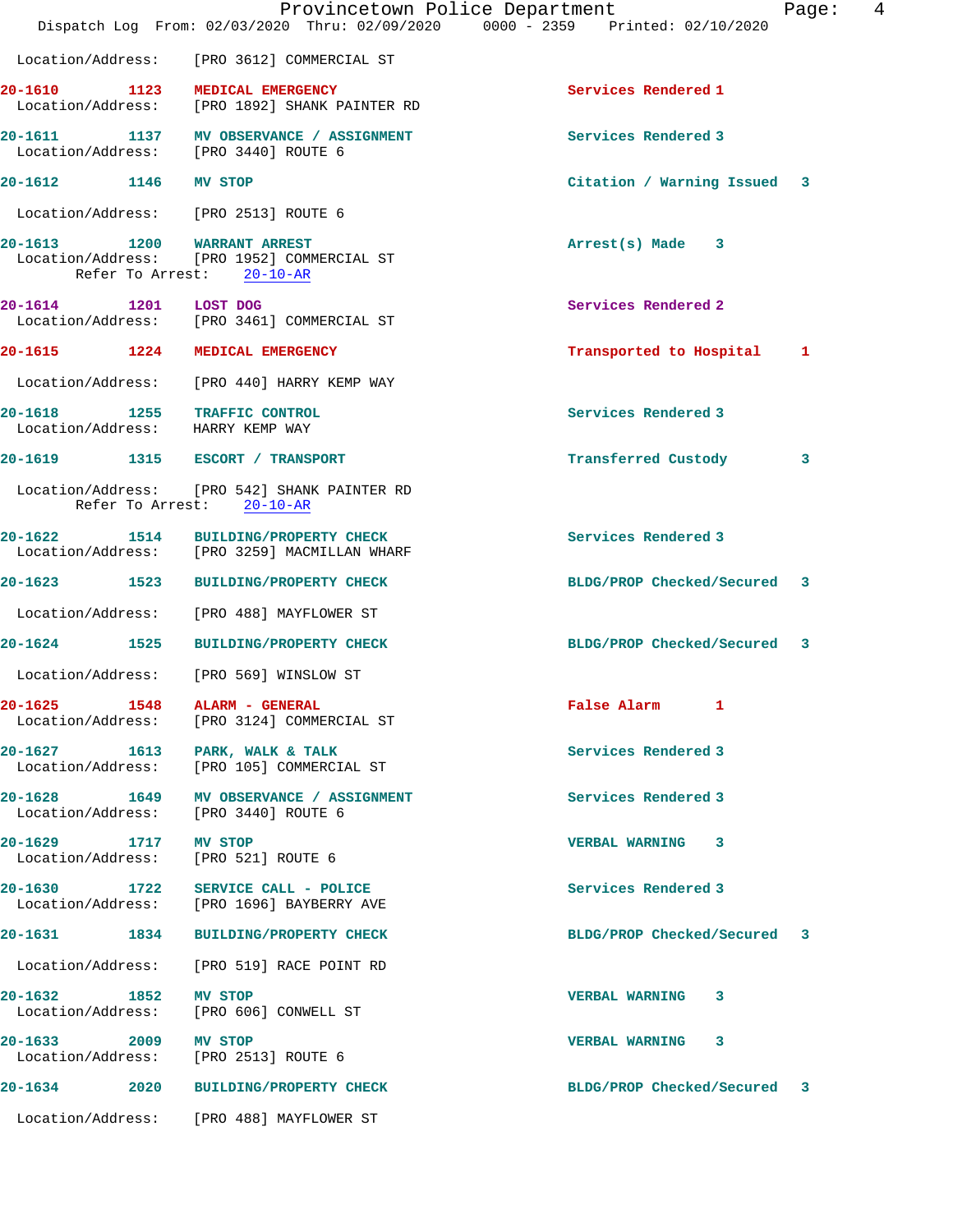|                                 |      | Provincetown Police Department<br>Dispatch Log From: 02/03/2020 Thru: 02/09/2020 0000 - 2359 Printed: 02/10/2020 |                             | $-5$<br>Page: |
|---------------------------------|------|------------------------------------------------------------------------------------------------------------------|-----------------------------|---------------|
|                                 |      | 20-1635 2027 BUILDING/PROPERTY CHECK                                                                             | BLDG/PROP Checked/Secured 3 |               |
|                                 |      | Location/Address: [PRO 569] WINSLOW ST                                                                           |                             |               |
|                                 |      | 20-1636 2110 MV OBSERVANCE / ASSIGNMENT<br>Location/Address: HARRY KEMP WAY                                      | Services Rendered 3         |               |
| Location/Address: COMMERCIAL ST |      | 20-1638 2358 PARK, WALK & TALK                                                                                   | Services Rendered 3         |               |
|                                 |      | For Date: 02/05/2020 - Wednesday                                                                                 |                             |               |
|                                 |      | 20-1639 0003 BUILDING/PROPERTY CHECK                                                                             | BLDG/PROP Checked/Secured 3 |               |
|                                 |      | Location/Address: [PRO 182] COMMERCIAL ST                                                                        |                             |               |
|                                 |      | 20-1640  0019 BUILDING/PROPERTY CHECK                                                                            | BLDG/PROP Checked/Secured   | 3             |
|                                 |      | Location/Address: [PRO 490] HOLWAY AVE                                                                           |                             |               |
|                                 |      | 20-1641  0032 BUILDING/PROPERTY CHECK                                                                            | BLDG/PROP Checked/Secured 3 |               |
|                                 |      | Location/Address: [PRO 488] MAYFLOWER ST                                                                         |                             |               |
| $20 - 1642$                     |      | 0113 MV OBSERVANCE / ASSIGNMENT<br>Location/Address: [PRO 3440] ROUTE 6                                          | Services Rendered 3         |               |
|                                 |      | 20-1643  0115 BUILDING/PROPERTY CHECK                                                                            | BLDG/PROP Checked/Secured 3 |               |
| Location/Address:               |      | MEADOW RD                                                                                                        |                             |               |
| 20-1644<br>Location/Address:    | 0307 | <b>BUILDING/PROPERTY CHECK</b><br>[PRO 521] ROUTE 6                                                              | Services Rendered 3         |               |
| Location/Address:               |      | 20-1645 0312 MV OBSERVANCE / ASSIGNMENT<br>JEROME SMITH RD + SHANK PAINTER RD                                    | Services Rendered 3         |               |
| 20-1646<br>Location/Address:    | 0540 | <b>BUILDING/PROPERTY CHECK</b><br>[PRO 526] RYDER ST EXT                                                         | Services Rendered 3         |               |
| 20-1647                         | 0543 | <b>BUILDING/PROPERTY CHECK</b>                                                                                   | BLDG/PROP Checked/Secured 3 |               |
|                                 |      | Location/Address: [PRO 3287] ROUTE 6                                                                             |                             |               |
|                                 |      | 20-1649 0556 MV OBSERVANCE / ASSIGNMENT<br>Location/Address: [PRO 4136] BRADFORD ST                              | Services Rendered 3         |               |
|                                 |      | 20-1648 0559 BUILDING/PROPERTY CHECK<br>Location/Address: [PRO 2977] COMMERCIAL ST                               | Services Rendered 3         |               |
| Location/Address:               |      | 20-1650 0618 MV OBSERVANCE / ASSIGNMENT<br>AUNT SUKEYS WAY + HARRY KEMP WAY                                      | Services Rendered 3         |               |
|                                 |      | 20-1651 0814 MV OBSERVANCE / ASSIGNMENT<br>Location/Address: HARRY KEMP WAY                                      | Services Rendered 3         |               |
|                                 |      | 20-1652 0815 PARK, WALK & TALK<br>Location/Address: [PRO 569] WINSLOW ST                                         | Services Rendered 3         |               |
|                                 |      | 20-1653 0927 MV OBSERVANCE / ASSIGNMENT<br>Location/Address: ROUTE 6 + SNAIL RD                                  | Services Rendered 3         |               |
|                                 |      | 20-1655 1003 SERVICE CALL - POLICE<br>Location/Address: [PRO 105] COMMERCIAL ST                                  | Services Rendered 3         |               |
|                                 |      | 20-1656 1022 MEDICAL EMERGENCY                                                                                   | Transported to Hospital     | 1             |
|                                 |      | Location/Address: [PRO 1493] UPPER MILLER HILL RD                                                                |                             |               |
|                                 |      | 20-1657 1034 MEDICAL EMERGENCY                                                                                   | Transported to Hospital     | 1             |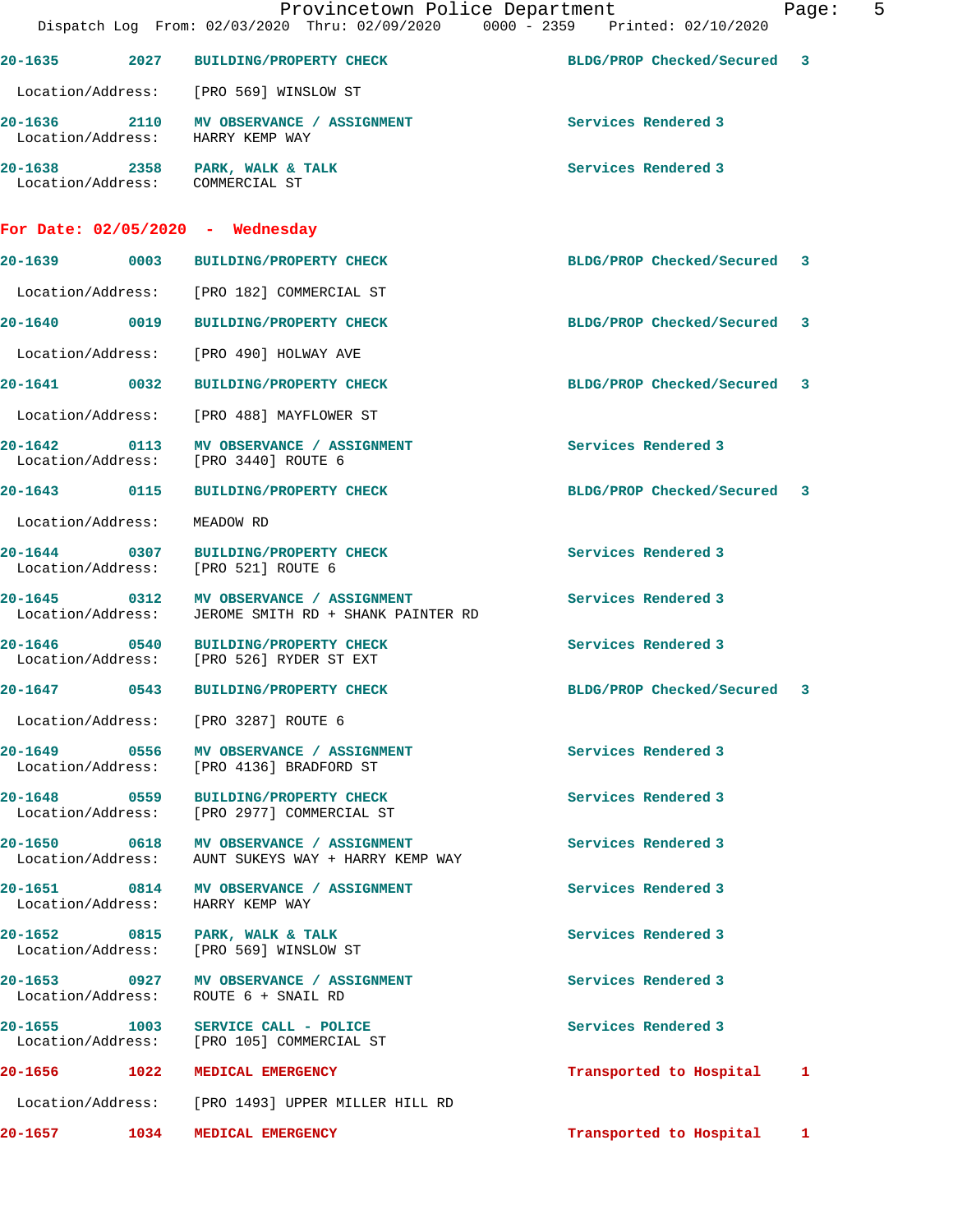|                                      | Location/Address: [PRO 3259] MACMILLAN WHARF                                                  |                             |  |
|--------------------------------------|-----------------------------------------------------------------------------------------------|-----------------------------|--|
|                                      | 20-1658 1044 SERVICE CALL - POLICE<br>Location/Address: [PRO 105] COMMERCIAL ST               | Services Rendered 3         |  |
| 20-1660 1104 MEDICAL EMERGENCY       |                                                                                               | Transported to Hospital 1   |  |
|                                      | Location/Address: [PRO 442] HARRY KEMP WAY                                                    |                             |  |
|                                      | 20-1661 1124 MEDICAL EMERGENCY                                                                | Transported to Hospital 1   |  |
|                                      | Location/Address: [PRO 440] HARRY KEMP WAY                                                    |                             |  |
|                                      | 20-1662 1204 MUTUAL AID COVERAGE<br>Location/Address: [PRO 1892] SHANK PAINTER RD             | Services Rendered 3         |  |
| 20-1663 1206                         | MEDICAL EMERGENCY                                                                             | Transported to Hospital 1   |  |
|                                      | Location/Address: [PRO 442] HARRY KEMP WAY                                                    |                             |  |
| 20-1665 1302<br>Location/Address:    | MV OBSERVANCE / ASSIGNMENT<br>SHANK PAINTER RD + BRADFORD ST                                  | Services Rendered 3         |  |
| 20-1667 1339 PROPERTY DAMAGE         | Location/Address: [PRO 120] COMMERCIAL ST                                                     | Services Rendered 3         |  |
| 20-1668 1408 PROPERTY DAMAGE         | Location/Address: [PRO 4003] COMMERCIAL ST                                                    | Services Rendered 3         |  |
| 20-1669 1413 MEDICAL EMERGENCY       |                                                                                               | Transported to Hospital 1   |  |
|                                      | Location/Address: [PRO 943] HARRY KEMP WAY                                                    |                             |  |
|                                      | 20-1670 1425 MV COMPLAINT<br>Location/Address: [PRO 2931] COMMERCIAL ST                       | Services Rendered 2         |  |
| 20-1671 1458                         | SERVICE CALL - POLICE<br>Location/Address: [PRO 569] WINSLOW ST                               | Services Rendered 3         |  |
|                                      | 20-1672 1532 PARK, WALK & TALK<br>Location: [PRO 3431] CENTER ROAM                            | Services Rendered 3         |  |
| 20-1673 1555 MEDICAL EMERGENCY       | Location/Address: [PRO 3222] ALDEN ST                                                         | Services Rendered 1         |  |
| 20-1674<br>1658                      | MV STOP                                                                                       | Citation / Warning Issued 3 |  |
| Location/Address: [PRO 2479] ROUTE 6 |                                                                                               |                             |  |
|                                      | 20-1676 1734 MV OBSERVANCE / ASSIGNMENT<br>Location/Address: [PRO 3440] ROUTE 6               | Services Rendered 3         |  |
|                                      | 20-1675 1735 BUILDING/PROPERTY CHECK<br>Location/Address: [PRO 488] MAYFLOWER ST              | Services Rendered 3         |  |
|                                      | 20-1677 1743 MV OBSERVANCE / ASSIGNMENT<br>Location/Address: AUNT SUKEYS WAY + HARRY KEMP WAY | Services Rendered 3         |  |
|                                      | 20-1678 1751 MV OBSERVANCE / ASSIGNMENT<br>Location/Address: [PRO 4136] BRADFORD ST           | Services Rendered 3         |  |
| 20-1679 1821                         | MV STOP<br>Location/Address: [PRO 1886] BRADFORD ST                                           | <b>VERBAL WARNING 3</b>     |  |
|                                      | 20-1680 2042 MV OBSERVANCE / ASSIGNMENT<br>Location/Address: ROUTE 6 + SNAIL RD               | Services Rendered 3         |  |
| 20-1681                              | 2053 BUILDING/PROPERTY CHECK<br>Location/Address: [PRO 3259] MACMILLAN WHARF                  | Services Rendered 3         |  |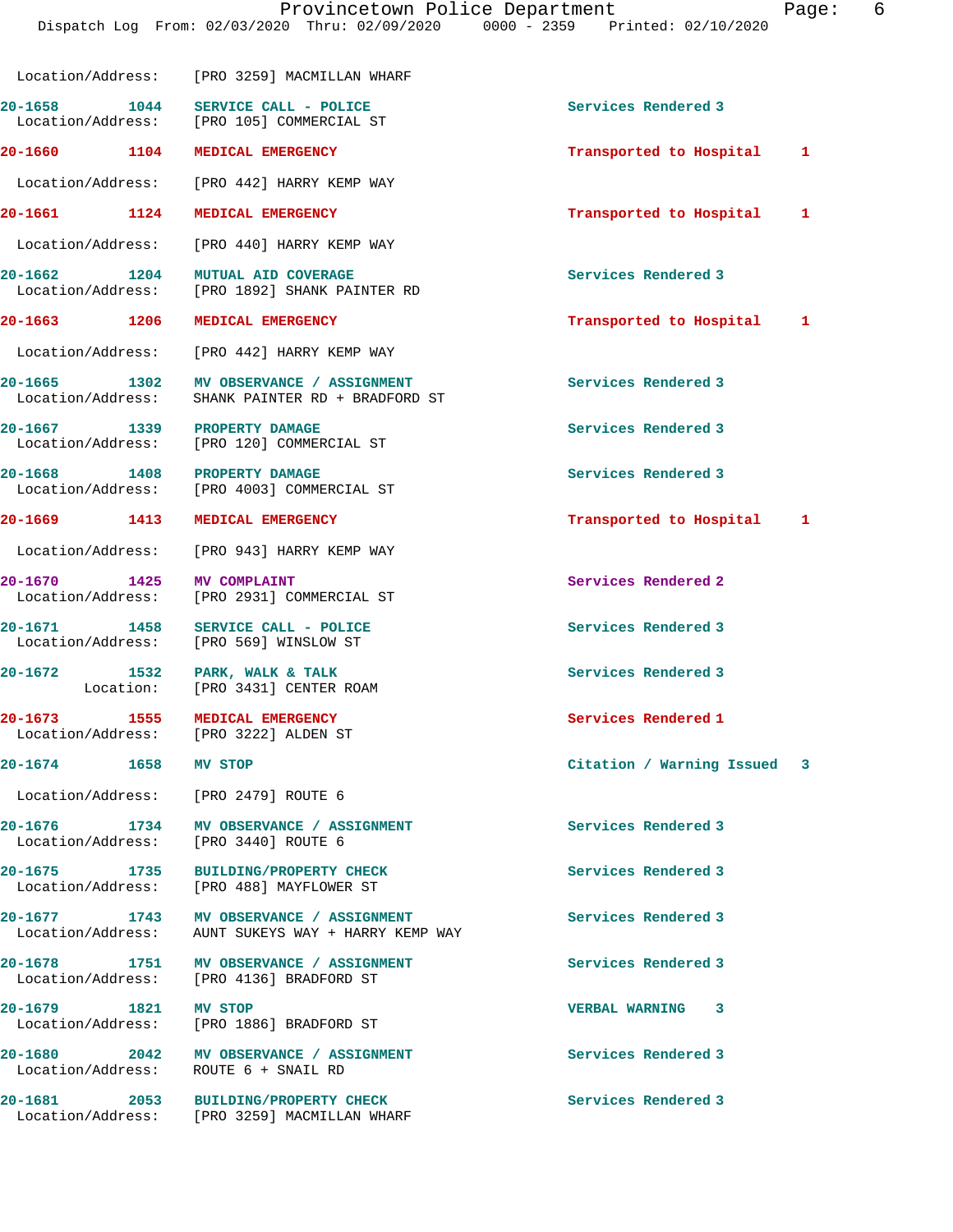|                                           |      | Provincetown Police Department<br>Dispatch Log From: 02/03/2020 Thru: 02/09/2020 0000 - 2359 Printed: 02/10/2020 |                             | Page: | 7 |
|-------------------------------------------|------|------------------------------------------------------------------------------------------------------------------|-----------------------------|-------|---|
|                                           |      | 20-1682 2104 BUILDING/PROPERTY CHECK<br>Location/Address: [PRO 569] WINSLOW ST                                   | Services Rendered 3         |       |   |
| 20-1683 2108                              |      | BUILDING/PROPERTY CHECK<br>Location/Address: [PRO 488] MAYFLOWER ST                                              | Services Rendered 3         |       |   |
|                                           |      | 20-1684 2127 PARK, WALK & TALK<br>Location/Address: [PRO 539] SHANK PAINTER RD                                   | Services Rendered 3         |       |   |
|                                           |      | 20-1685 2148 PARK, WALK & TALK<br>Location/Address: [PRO 4136] BRADFORD ST                                       | Services Rendered 3         |       |   |
|                                           |      | 20-1686 2153 BUILDING/PROPERTY CHECK                                                                             | BLDG/PROP Checked/Secured 3 |       |   |
|                                           |      | Location/Address: [PRO 519] RACE POINT RD                                                                        |                             |       |   |
|                                           |      | For Date: $02/06/2020 - \text{Thursday}$                                                                         |                             |       |   |
|                                           |      | 20-1687 0004 BUILDING/PROPERTY CHECK<br>Location/Address: [PRO 526] RYDER ST EXT                                 | Services Rendered 3         |       |   |
| 20-1689 0011 MV STOP<br>Location/Address: |      | ROUTE 6                                                                                                          | VERBAL WARNING 3            |       |   |
|                                           |      | 20-1688 0014 MV OBSERVANCE / ASSIGNMENT                                                                          | No Action Required          | 3     |   |
| Location/Address:                         |      | SHANK PAINTER RD + JEROME SMITH RD                                                                               |                             |       |   |
| 20-1690 0019                              |      | <b>BUILDING/PROPERTY CHECK</b>                                                                                   | BLDG/PROP Checked/Secured   | 3     |   |
|                                           |      | Location/Address: [PRO 569] WINSLOW ST                                                                           |                             |       |   |
| 20-1691 0024                              |      | <b>MV STOP</b>                                                                                                   | Citation / Warning Issued   | 3     |   |
| Location/Address:                         |      | ROUTE 6                                                                                                          |                             |       |   |
|                                           |      | 20-1692 0038 BUILDING/PROPERTY CHECK                                                                             | BLDG/PROP Checked/Secured 3 |       |   |
|                                           |      | Location/Address: [PRO 488] MAYFLOWER ST                                                                         |                             |       |   |
| 20-1693                                   | 0104 | MV STOP                                                                                                          | Citation / Warning Issued 3 |       |   |
|                                           |      | Location/Address: [PRO 105] COMMERCIAL ST                                                                        |                             |       |   |
| Location/Address:                         |      | 20-1694 0115 MV OBSERVANCE / ASSIGNMENT<br>BRADFORD ST + HOWLAND ST                                              | Services Rendered 3         |       |   |
|                                           |      | 20-1695 0139 MV OBSERVANCE / ASSIGNMENT<br>Location/Address: CONWELL ST + ROUTE 6                                | Services Rendered 3         |       |   |
| 20-1696 0141<br>Location/Address:         |      | BUILDING/PROPERTY CHECK<br>[PRO 2499] RACE POINT RD                                                              | Services Rendered 3         |       |   |
|                                           |      | 20-1697 0153 BUILDING/PROPERTY CHECK<br>Location/Address: [PRO 2490] PROVINCELANDS RD                            | Services Rendered 3         |       |   |
| 20-1698 0223                              |      | <b>BUILDING/PROPERTY CHECK</b>                                                                                   | BLDG/PROP Checked/Secured 3 |       |   |
| Location/Address:                         |      | MEADOW RD                                                                                                        |                             |       |   |
|                                           |      | 20-1699 0231 BUILDING/PROPERTY CHECK<br>Location/Address: [PRO 2483] COMMERCIAL ST                               | Services Rendered 3         |       |   |
| Location/Address:                         |      | 20-1700 0439 MEDICAL EMERGENCY<br>[PRO 1080] PLEASANT ST                                                         | PATIENT REFUSAL 1           |       |   |
|                                           |      | 20-1701 0528 BUILDING/PROPERTY CHECK<br>Location/Address: [PRO 2898] JEROME SMITH RD                             | Services Rendered 3         |       |   |
| 20-1702                                   | 0711 | MEDICAL EMERGENCY                                                                                                | Transported to Hospital     | 1     |   |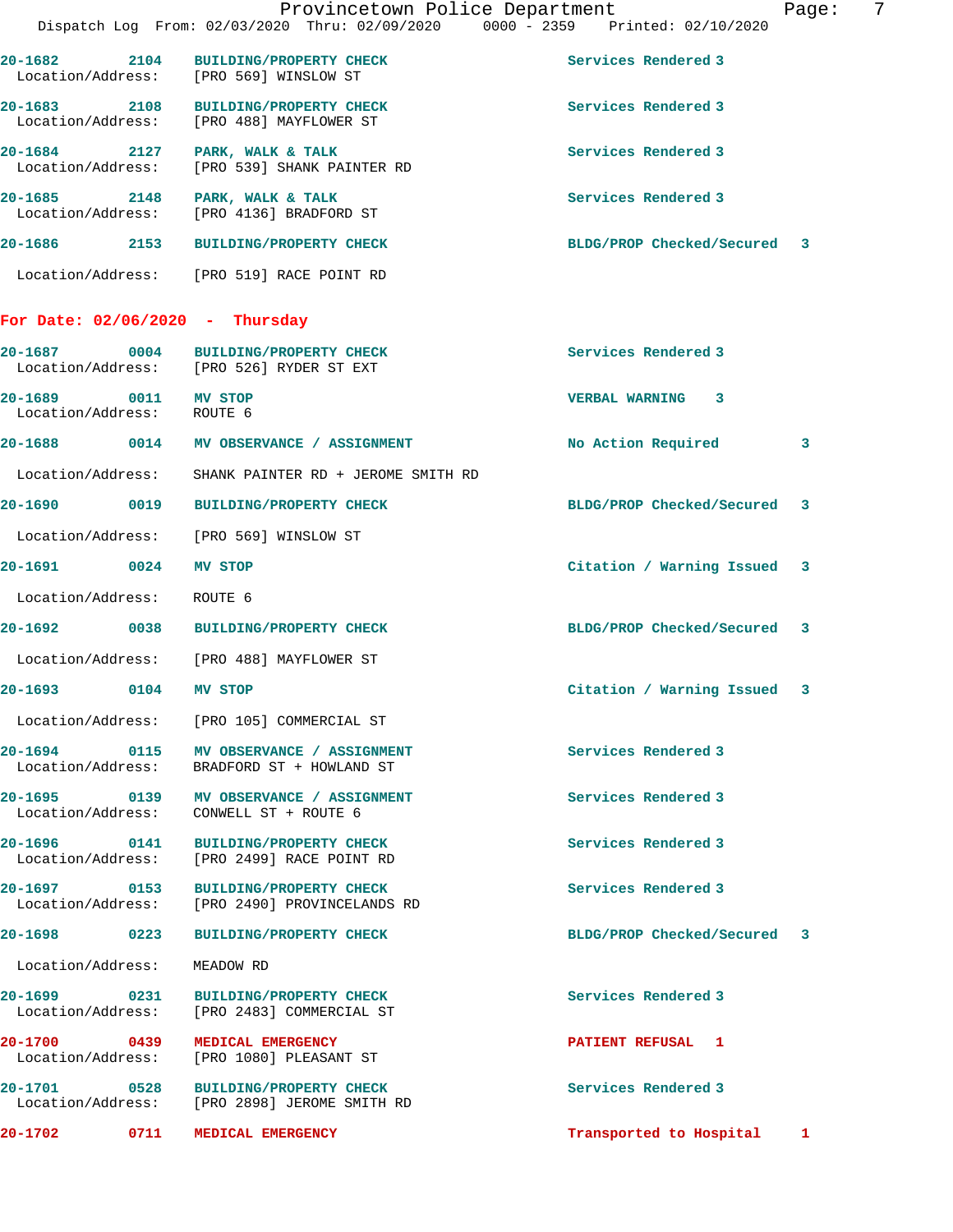|                                   |                  | Location/Address: [PRO 1696] BAYBERRY AVE                                         |                          |              |
|-----------------------------------|------------------|-----------------------------------------------------------------------------------|--------------------------|--------------|
| 20-1703 0742                      |                  | <b>HAZARDS</b>                                                                    | Referred to Other Agency | -2           |
|                                   |                  | Location/Address: [PRO 2136] COMMERCIAL ST                                        |                          |              |
| 20-1704 0805 AT SCHOOL            |                  | Location/Address: [PRO 569] WINSLOW ST                                            | Services Rendered 3      |              |
| 20-1705 0848                      |                  | <b>ANIMAL CALL</b>                                                                | Transferred Custody      | $\mathbf{2}$ |
|                                   |                  | Location/Address: [PRO 2490] PROVINCELANDS RD                                     |                          |              |
| 20-1707 1017<br>Location/Address: |                  | ALARM - GENERAL<br>[PRO 3491] STABLE PATH                                         | PATIENT REFUSAL 1        |              |
| 20-1711 1234                      |                  | <b>FOLLOW UP</b><br>Location/Address: [PRO 3296] SHANK PAINTER RD                 | Services Rendered 2      |              |
|                                   |                  | 20-1712 1506 SERVICE CALL - POLICE<br>Location/Address: [PRO 569] WINSLOW ST      | Services Rendered 3      |              |
|                                   |                  | 20-1713 1523 BUILDING/PROPERTY CHECK<br>Location/Address: [PRO 569] WINSLOW ST    | Services Rendered 3      |              |
| 20-1714 1600                      |                  | <b>MV OBSERVANCE / ASSIGNMENT</b><br>Location/Address: [PRO 539] SHANK PAINTER RD | Services Rendered 3      |              |
| 20-1715 1611                      |                  | BUILDING/PROPERTY CHECK<br>Location/Address: [PRO 3259] MACMILLAN WHARF           | Services Rendered 3      |              |
| 20-1716 1640<br>Location/Address: |                  | PARK, WALK & TALK<br>PEARL ST + COMMERCIAL ST                                     | Services Rendered 3      |              |
| 20-1717 1642<br>Location/Address: |                  | BUILDING/PROPERTY CHECK<br>[PRO 3259] MACMILLAN WHARF                             | Services Rendered 3      |              |
| 20-1718 1709<br>Location/Address: |                  | <b>BUILDING/PROPERTY CHECK</b><br>[PRO 488] MAYFLOWER ST                          | Services Rendered 3      |              |
| 20-1719 1725<br>Location/Address: |                  | <b>BUILDING/PROPERTY CHECK</b><br>MEADOW RD                                       | Services Rendered 3      |              |
| 20-1721 1739<br>Location/Address: |                  | <b>SERVE WARRANT</b><br>[PRO 2283] COMMERCIAL ST                                  | Arrest(s) Made 3         |              |
| $20 - 1722$                       | Refer To Arrest: | $20 - 11 - AR$                                                                    |                          |              |
|                                   | 1859             | ALARM - GENERAL                                                                   | No Action Required       | 1            |
| Location/Address:                 |                  | [PRO 440] HARRY KEMP WAY                                                          |                          |              |
| $20 - 1725$<br>Location/Address:  | 2032             | ALARM - FIRE<br>[PRO 146] COMMERCIAL ST                                           | Services Rendered 1      |              |
| 20-1724 2039<br>Location/Address: |                  | <b>BUILDING/PROPERTY CHECK</b><br>[PRO 569] WINSLOW ST                            | Services Rendered 3      |              |
| 20-1727 2057<br>Location/Address: |                  | MV DISABLED<br>[PRO 2519] ROUTE 6                                                 | Services Rendered 2      |              |
| $20 - 1726$<br>Location/Address:  | 2059             | <b>BUILDING/PROPERTY CHECK</b><br>[PRO 488] MAYFLOWER ST                          | Services Rendered 3      |              |
| $20 - 1730$                       | 2120             | MEDICAL EMERGENCY                                                                 | Transported to Hospital  | 1            |
| Location/Address:                 |                  | [PRO 29] BRADFORD ST                                                              |                          |              |
| 20-1729<br>Location/Address:      | 2126             | <b>BUILDING/PROPERTY CHECK</b><br>[PRO 488] MAYFLOWER ST                          | Services Rendered 3      |              |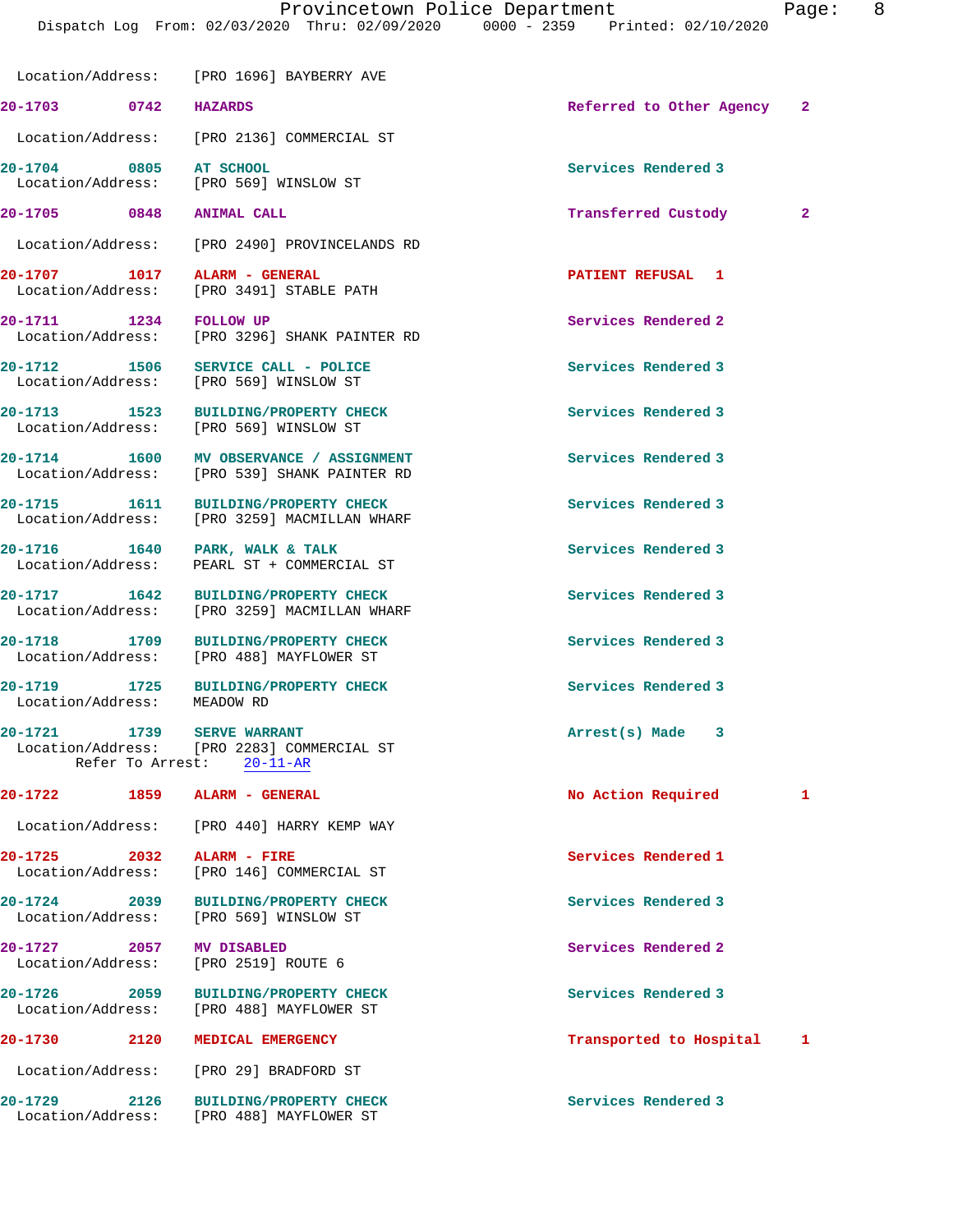|                                   | Dispatch Log From: 02/03/2020 Thru: 02/09/2020 0000 - 2359 Printed: 02/10/2020                              | Provincetown Police Department<br>Page: 9 |  |
|-----------------------------------|-------------------------------------------------------------------------------------------------------------|-------------------------------------------|--|
|                                   | 20-1728 2128 MV OBSERVANCE / ASSIGNMENT<br>Location/Address: AUNT SUKEYS WAY + HARRY KEMP WAY               | Services Rendered 3                       |  |
|                                   | 20-1731 2137 MV OBSERVANCE / ASSIGNMENT<br>Location/Address: [PRO 2859] BRADFORD ST                         | Services Rendered 3                       |  |
|                                   | 20-1732 2203 MEDICAL EMERGENCY<br>Location/Address: [PRO 542] SHANK PAINTER RD<br>Refer To Arrest: 20-11-AR | <b>PATIENT REFUSAL 1</b>                  |  |
|                                   | 20-1733 2207 MV STOP<br>Location/Address: [PRO 606] CONWELL ST                                              | VERBAL WARNING 3                          |  |
|                                   | 20-1734 2334 PARK, WALK & TALK<br>Location/Address: [PRO 539] SHANK PAINTER RD                              | Services Rendered 3                       |  |
|                                   | 20-1735 2344 BUILDING/PROPERTY CHECK<br>Location/Address: [PRO 3259] MACMILLAN WHARF                        | Services Rendered 3                       |  |
| For Date: $02/07/2020$ - Friday   |                                                                                                             |                                           |  |
|                                   | 20-1736 0015 BUILDING/PROPERTY CHECK<br>Location/Address: [PRO 526] RYDER ST EXT                            | Services Rendered 3                       |  |
| Location/Address: MEADOW RD       | 20-1737 0031 BUILDING/PROPERTY CHECK                                                                        | Services Rendered 3                       |  |
|                                   | 20-1738 0038 BUILDING/PROPERTY CHECK                                                                        | BLDG/PROP Checked/Secured 3               |  |
|                                   | Location/Address: [PRO 488] MAYFLOWER ST                                                                    |                                           |  |
|                                   | 20-1739 0039 MV OBSERVANCE / ASSIGNMENT<br>Location/Address: BRADFORD ST + HOWLAND ST                       | Services Rendered 3                       |  |
|                                   | 20-1740 0150 MV OBSERVANCE / ASSIGNMENT<br>Location/Address: ROUTE 6 + SNAIL RD                             | Services Rendered 3                       |  |
|                                   | 20-1741 0154 BUILDING/PROPERTY CHECK                                                                        | BLDG/PROP Checked/Secured 3               |  |
|                                   | Location/Address: [PRO 1778] SHANK PAINTER RD                                                               |                                           |  |
|                                   | 20-1742 0211 BUILDING/PROPERTY CHECK<br>Location/Address: [PRO 569] WINSLOW ST                              | Services Rendered 3                       |  |
|                                   | 20-1743 0251 BUILDING/PROPERTY CHECK<br>Location/Address: [PRO 2490] PROVINCELANDS RD                       | Services Rendered 3                       |  |
|                                   | 20-1744 0257 SUSPICIOUS ACTIVITY<br>Location/Address: [PRO 539] SHANK PAINTER RD                            | Could Not Locate 2                        |  |
| 20-1745 0506<br>Location/Address: | <b>BUILDING/PROPERTY CHECK</b><br>[PRO 569] WINSLOW ST                                                      | Services Rendered 3                       |  |
|                                   | Location/Address: [PRO 2540] RACE POINT RD                                                                  | Services Rendered 3                       |  |
|                                   | 20-1747 0522 MV OBSERVANCE / ASSIGNMENT<br>Location/Address: [PRO 3440] ROUTE 6                             | Services Rendered 3                       |  |
|                                   | 20-1748 0535 MEDICAL EMERGENCY                                                                              | Transported to Hospital 1                 |  |
|                                   | Location/Address: [PRO 1080] PLEASANT ST                                                                    |                                           |  |
|                                   | 20-1751 0807 ESCORT / TRANSPORT                                                                             | Transferred Custody<br>3                  |  |
|                                   | Location/Address: [ORL 1] ROCK HARBOR RD<br>Refer To Arrest: 20-11-AR                                       |                                           |  |
|                                   | 20-1750 0808 PARK, WALK & TALK                                                                              | Services Rendered 3                       |  |

Location/Address: [PRO 539] SHANK PAINTER RD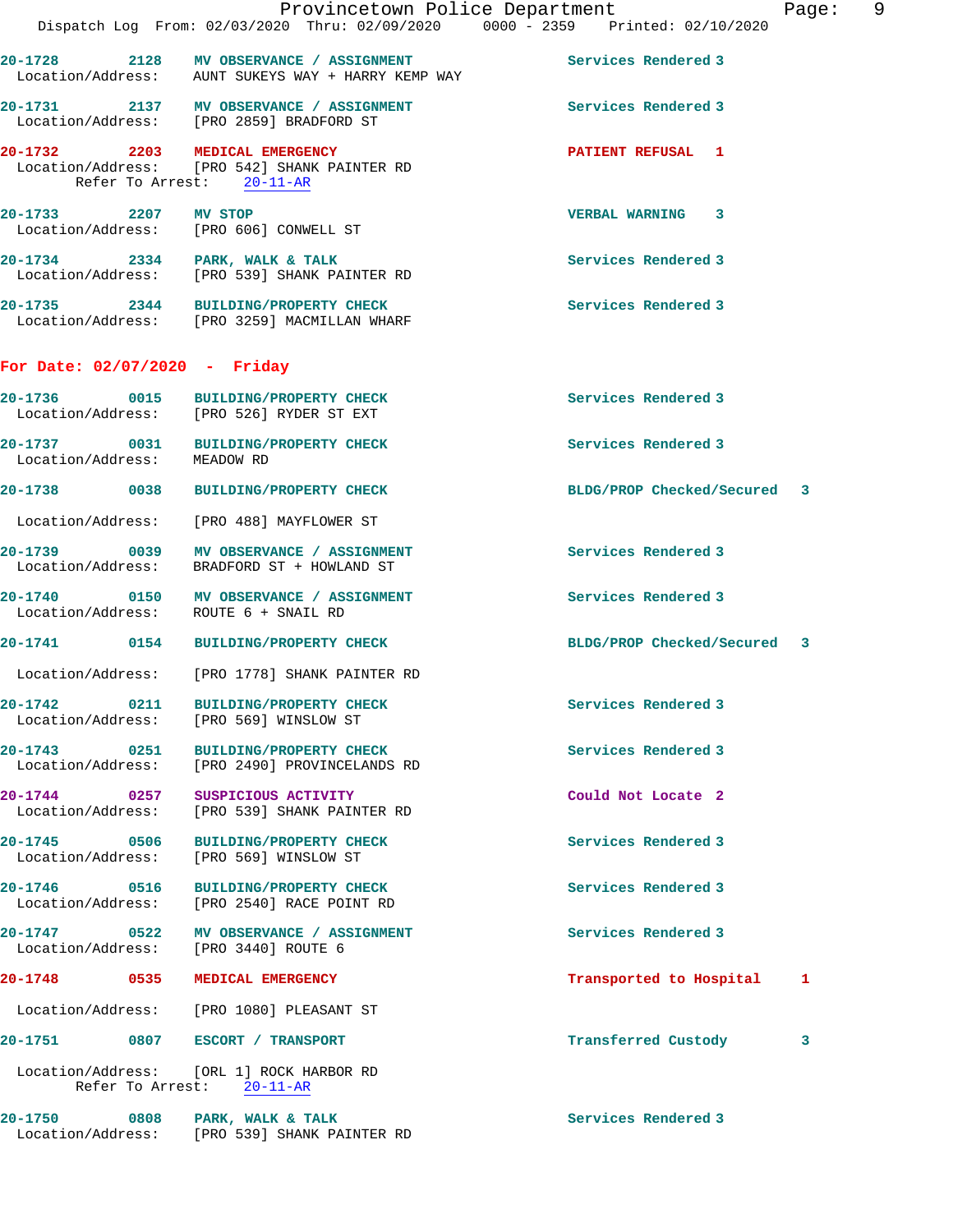|                                   |      | 20-1752 0813 AT SCHOOL<br>Location/Address: [PRO 569] WINSLOW ST                | Services Rendered 3         |   |  |
|-----------------------------------|------|---------------------------------------------------------------------------------|-----------------------------|---|--|
| 20-1753 0824 GENERAL INFO         |      | Location/Address: [PRO 539] SHANK PAINTER RD                                    | SPOKEN TO 3                 |   |  |
| 20-1754 0854 TRAFFIC CONTROL      |      | Location/Address: [PRO 1892] SHANK PAINTER RD                                   | Services Rendered 3         |   |  |
| 20-1756 1109 ANIMAL CALL          |      | Location/Address: [PRO 667] COMMERCIAL ST                                       | Services Rendered 2         |   |  |
| 20-1757 1127 ANIMAL CALL          |      | Location/Address: [PRO 2273] WINTHROP ST                                        | SPOKEN TO 2                 |   |  |
|                                   |      | 20-1758 1146 PARK, WALK & TALK<br>Location/Address: [PRO 537] SHANK PAINTER RD  | Services Rendered 3         |   |  |
|                                   |      | 20-1759 1237 MEDICAL EMERGENCY                                                  | Transported to Hospital 1   |   |  |
|                                   |      | Location/Address: [PRO 658] MOZART AVE                                          |                             |   |  |
|                                   |      | 20-1760 1258 MEDICAL EMERGENCY<br>Location/Address: [PRO 2647] SHANK PAINTER RD | PATIENT REFUSAL 1           |   |  |
| 20-1761 1318 911 - GENERAL        |      | Location/Address: [PRO 2227] BRADFORD ST                                        | SPOKEN TO 1                 |   |  |
|                                   |      | 20-1762 1322 PARK, WALK & TALK<br>Location/Address: [PRO 3296] SHANK PAINTER RD | Services Rendered 3         |   |  |
| 20-1764 1354 MV STOP              |      | Location/Address: ROUTE 6 + CONWELL ST                                          | VERBAL WARNING 3            |   |  |
|                                   |      | 20-1766 1517 BUILDING/PROPERTY CHECK                                            | BLDG/PROP Checked/Secured 3 |   |  |
|                                   |      | Location/Address: [PRO 488] MAYFLOWER ST                                        |                             |   |  |
| 20-1767   1542   ALARM - GENERAL  |      |                                                                                 | BLDG/PROP Checked/Secured 1 |   |  |
|                                   |      | Location/Address: [PRO 125] COMMERCIAL ST                                       |                             |   |  |
| 20-1768 1610 PROPERTY DAMAGE      |      | Location/Address: [PRO 358] COMMERCIAL ST                                       | Services Rendered 3         |   |  |
| 20-1769 2014<br>Location/Address: | 1628 | <b>GENERAL INFO</b><br>[PRO 214] COMMERCIAL ST                                  | Services Rendered 3         |   |  |
|                                   |      | 20-1770 1702 BUILDING/PROPERTY CHECK<br>Location/Address: [PRO 569] WINSLOW ST  | Services Rendered 3         |   |  |
| 20-1771 1719<br>Location/Address: |      | PARK, WALK & TALK<br>[PRO 105] COMMERCIAL ST                                    | Services Rendered 3         |   |  |
| 20-1772 1728<br>Location/Address: |      | <b>HAZARDS</b><br>[PRO 3068] COMMERCIAL ST                                      | Services Rendered 2         |   |  |
| 20-1773 1811<br>Location/Address: |      | <b>BUILDING/PROPERTY CHECK</b><br>[PRO 94] BRADFORD ST                          | Services Rendered 3         |   |  |
| 20-1774 1822                      |      | <b>BUILDING/PROPERTY CHECK</b>                                                  | BLDG/PROP Checked/Secured 3 |   |  |
| Location/Address:                 |      | [PRO 1638] COMMERCIAL ST                                                        |                             |   |  |
| 20-1775 1838                      |      | DISTURBANCE - FIGHT / ARGUMENT<br>Location/Address: [PRO 413] CONWELL ST        | Peace Restored              | 1 |  |
| 20-1776 1900                      |      | COMPLAINT - GENERAL<br>Location/Address: [PRO 3117] COMMERCIAL ST               | FOLLOW UP                   | 3 |  |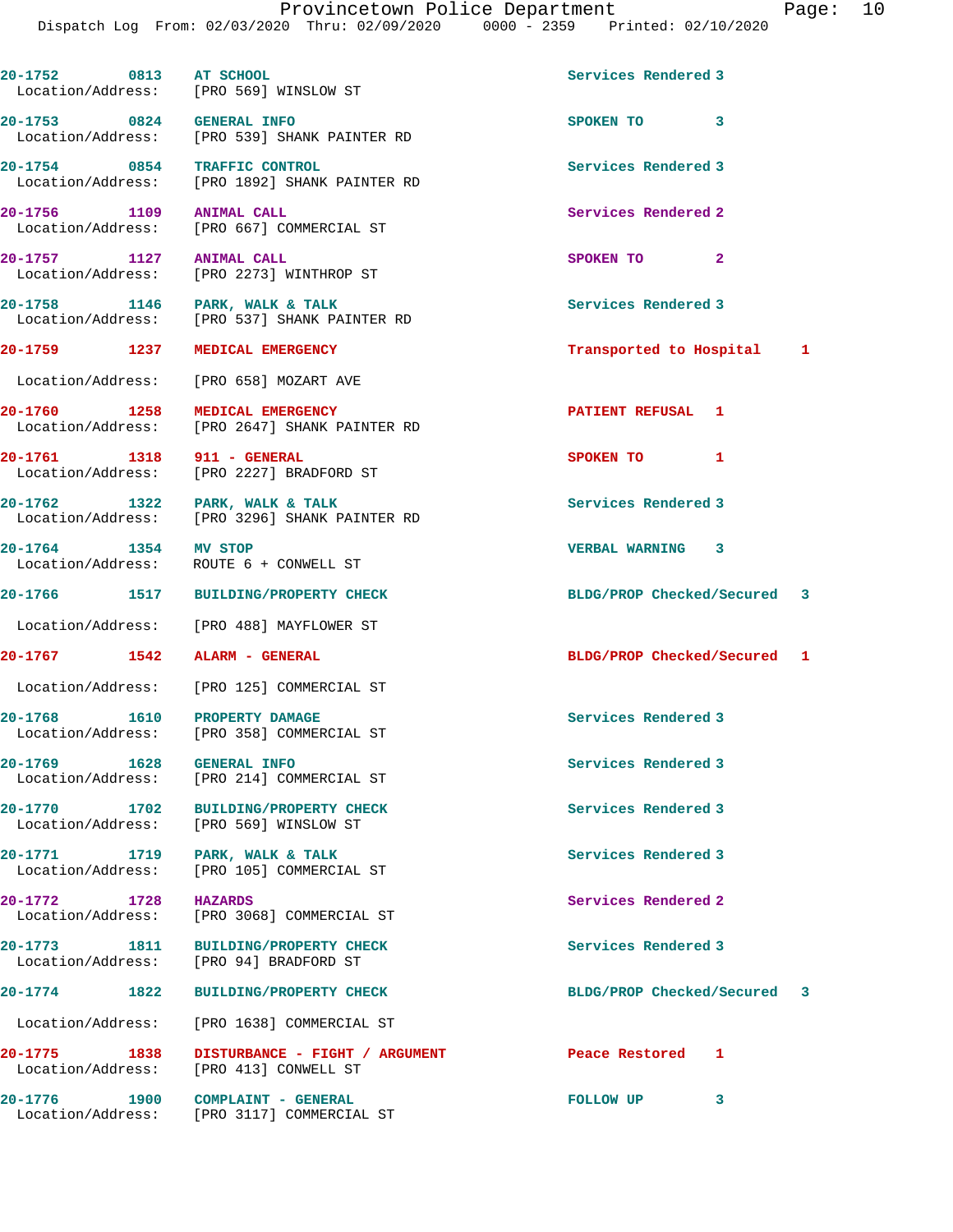|                                   |      | Provincetown Police Department<br>Dispatch Log From: 02/03/2020 Thru: 02/09/2020 0000 - 2359 Printed: 02/10/2020 |                             | Page: 11 |  |
|-----------------------------------|------|------------------------------------------------------------------------------------------------------------------|-----------------------------|----------|--|
|                                   |      | 20-1778 2012 BUILDING/PROPERTY CHECK                                                                             | BLDG/PROP Checked/Secured 3 |          |  |
|                                   |      | Location/Address: [PRO 488] MAYFLOWER ST                                                                         |                             |          |  |
|                                   |      | 20-1779 2021 BUILDING/PROPERTY CHECK                                                                             | BLDG/PROP Checked/Secured 3 |          |  |
|                                   |      | Location/Address: [PRO 569] WINSLOW ST                                                                           |                             |          |  |
|                                   |      | 20-1780 2037 BUILDING/PROPERTY CHECK                                                                             | BLDG/PROP Checked/Secured 3 |          |  |
|                                   |      | Location/Address: [PRO 440] HARRY KEMP WAY                                                                       |                             |          |  |
|                                   |      | 20-1782 2343 BUILDING/PROPERTY CHECK                                                                             | BLDG/PROP Checked/Secured 3 |          |  |
|                                   |      | Location/Address: [PRO 3609] COMMERCIAL ST                                                                       |                             |          |  |
|                                   |      | For Date: $02/08/2020 - Saturday$                                                                                |                             |          |  |
|                                   |      | 20-1783 0003 MV OBSERVANCE / ASSIGNMENT<br>Location/Address: [PRO 2494] BRADFORD ST                              | Services Rendered 3         |          |  |
|                                   |      | 20-1784 0016 BUILDING/PROPERTY CHECK                                                                             | BLDG/PROP Checked/Secured 3 |          |  |
|                                   |      | Location/Address: [PRO 526] RYDER ST EXT                                                                         |                             |          |  |
| 20-1786                           | 0031 | <b>BAR CHECK</b><br>Location/Address: [PRO 3443] COMMERCIAL ST                                                   | Services Rendered 3         |          |  |
|                                   |      | 20-1787 0045 MV OBSERVANCE / ASSIGNMENT<br>Location/Address: ROUTE 6 + SNAIL RD                                  | Services Rendered 3         |          |  |
|                                   |      | 20-1788 0125 BUILDING/PROPERTY CHECK                                                                             | BLDG/PROP Checked/Secured 3 |          |  |
|                                   |      | Location/Address: [PRO 569] WINSLOW ST                                                                           |                             |          |  |
|                                   |      | 20-1789 0146 BUILDING/PROPERTY CHECK                                                                             | BLDG/PROP Checked/Secured 3 |          |  |
|                                   |      | Location/Address: [PRO 488] MAYFLOWER ST                                                                         |                             |          |  |
|                                   |      | 20-1790 0150 MV OBSERVANCE / ASSIGNMENT<br>Location/Address: [PRO 37] BRADFORD ST                                | Services Rendered 3         |          |  |
|                                   |      | 20-1791 0238 BUILDING/PROPERTY CHECK                                                                             | BLDG/PROP Checked/Secured 3 |          |  |
|                                   |      | Location/Address: [PRO 1989] COMMERCIAL ST                                                                       |                             |          |  |
| Location/Address:                 |      | 20-1792 0251 BUILDING/PROPERTY CHECK<br>[PRO 3259] MACMILLAN WHARF                                               | Services Rendered 3         |          |  |
|                                   |      | 20-1793 0311 ANIMAL CALL<br>Location/Address: [PRO 3842] FISHBURN CT                                             | Services Rendered 3         |          |  |
|                                   |      | 20-1794 0439 BUILDING/PROPERTY CHECK                                                                             | BLDG/PROP Checked/Secured 3 |          |  |
|                                   |      | Location/Address: [PRO 530] SHANK PAINTER RD                                                                     |                             |          |  |
| 20-1795 0514<br>Location/Address: |      | MV OBSERVANCE / ASSIGNMENT<br>SHANK PAINTER RD + JEROME SMITH RD                                                 | Services Rendered 3         |          |  |
|                                   |      | 20-1796 0544 MV OBSERVANCE / ASSIGNMENT<br>Location/Address: BRADFORD ST + ANTHONY ST                            | Services Rendered 3         |          |  |
| 20-1797 0626<br>Location/Address: |      | <b>BUILDING/PROPERTY CHECK</b><br>[PRO 2490] PROVINCELANDS RD                                                    | Services Rendered 3         |          |  |
|                                   |      | 20-1798 0814 MV OBSERVANCE / ASSIGNMENT<br>Location/Address: [PRO 4136] BRADFORD ST                              | Services Rendered 3         |          |  |
| 20-1799 0836 MV STOP              |      | Location/Address: [PRO 2513] ROUTE 6                                                                             | VERBAL WARNING 3            |          |  |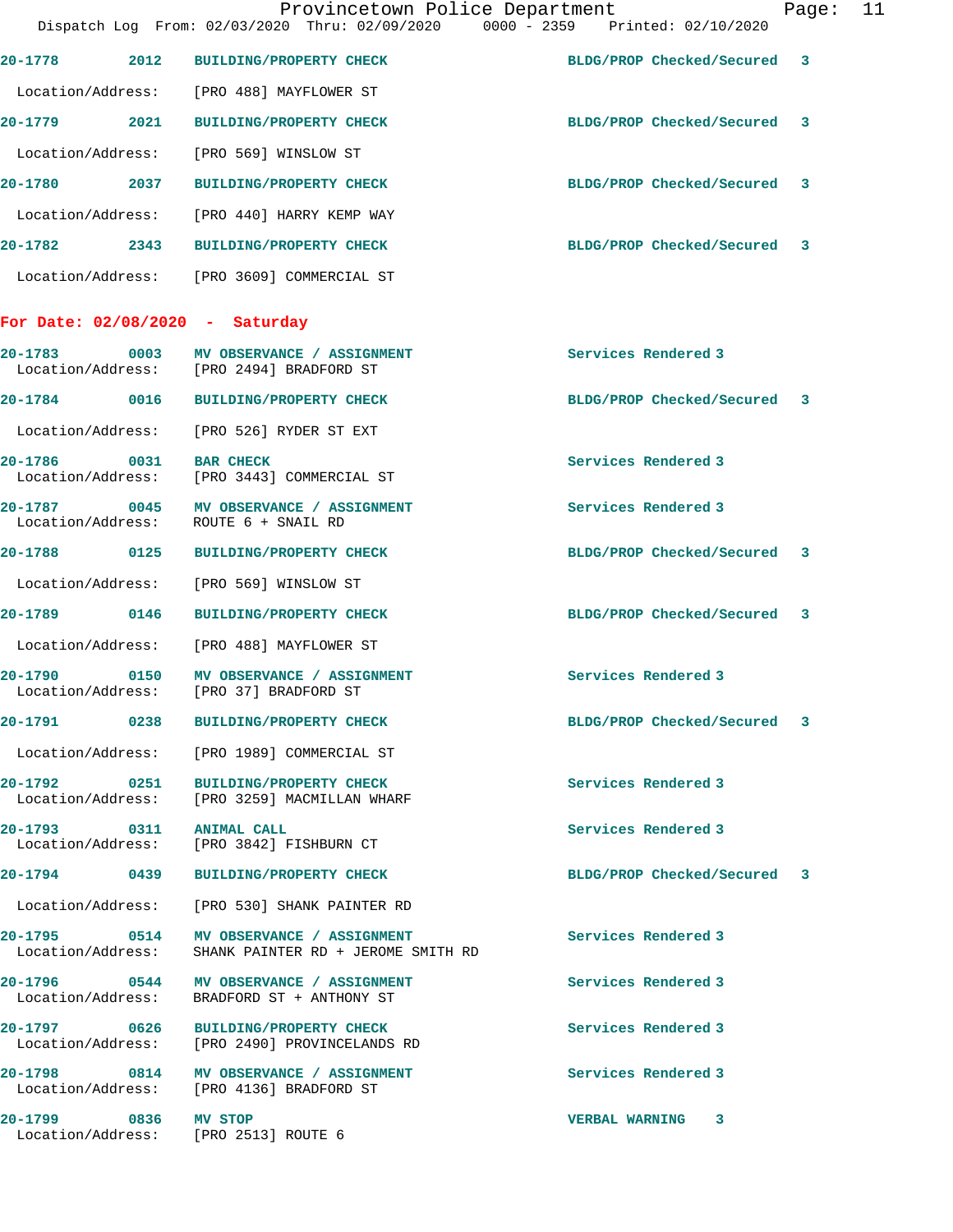|                                               |      | 20-1800 0842 MV OBSERVANCE / ASSIGNMENT                                                     | No Action Required          | 3 |
|-----------------------------------------------|------|---------------------------------------------------------------------------------------------|-----------------------------|---|
|                                               |      | Location/Address: [PRO 3359] HARRY KEMP WAY                                                 |                             |   |
|                                               |      | Location/Address: [PRO 542] SHANK PAINTER RD                                                | FOLLOW UP <sub>2</sub>      |   |
|                                               |      | 20-1801 0936 PARK, WALK & TALK<br>Location/Address: [PRO 3259] MACMILLAN WHARF              | Services Rendered 3         |   |
| 20-1803 1056                                  |      | MEDICAL EMERGENCY<br>Location/Address: [PRO 810] COMMERCIAL ST                              | <b>PATIENT REFUSAL 1</b>    |   |
|                                               |      | 20-1804 1108 MV OBSERVANCE / ASSIGNMENT<br>Location/Address: BRADFORD ST + SHANK PAINTER RD | Services Rendered 3         |   |
|                                               |      | 20-1805 1247 MV OBSERVANCE / ASSIGNMENT<br>Location/Address: BRADFORD ST + RYDER ST         | Services Rendered 3         |   |
|                                               |      | 20-1806 1305 BUILDING/PROPERTY CHECK                                                        | BLDG/PROP Checked/Secured 3 |   |
|                                               |      | Location/Address: [PRO 3287] ROUTE 6                                                        |                             |   |
| 20-1807 1311                                  |      | PARK, WALK & TALK<br>Location/Address: [PRO 2500] COMMERCIAL ST                             | Services Rendered 3         |   |
|                                               |      | 20-1808 1427 SERVICE CALL - POLICE<br>Location/Address: [PRO 3277] SANDY HILL LN            | Services Rendered 3         |   |
|                                               |      | 20-1809 1612 MEDICAL EMERGENCY                                                              | Transported to Hospital 1   |   |
|                                               |      | Location/Address: [PRO 440] HARRY KEMP WAY                                                  |                             |   |
| 20-1810 1628                                  |      | <b>BUILDING/PROPERTY CHECK</b><br>Location/Address: [PRO 2977] COMMERCIAL ST                | Services Rendered 3         |   |
|                                               |      | 20-1811 1632 PARK, WALK & TALK                                                              | No Action Required          | 3 |
|                                               |      | Location/Address: [PRO 285] COMMERCIAL ST                                                   |                             |   |
|                                               |      | 20-1812 1634 COMPLAINT - GENERAL<br>Location/Address: [PRO 175] COMMERCIAL ST               | SPOKEN TO<br>3              |   |
| 20-1813 1724 ANIMAL CALL<br>Location/Address: |      | BREWSTER ST                                                                                 | Services Rendered 2         |   |
|                                               |      | 20-1814 1754 MEDICAL EMERGENCY                                                              | Transported to Hospital 1   |   |
|                                               |      | Location/Address: [PRO 943] HARRY KEMP WAY                                                  |                             |   |
| 20-1815 1808<br>Location/Address:             |      | PARK, WALK & TALK<br>COMMERCIAL ST                                                          | Services Rendered 3         |   |
| 20-1817 1832<br>Location/Address:             |      | <b>BAR CHECK</b><br>[PRO 3117] COMMERCIAL ST                                                | Services Rendered 3         |   |
| 20-1819 1940<br>Location/Address:             |      | <b>BUILDING/PROPERTY CHECK</b><br>[PRO 521] ROUTE 6                                         | Services Rendered 3         |   |
| 20-1820 20                                    | 2116 | <b>BUILDING/PROPERTY CHECK</b>                                                              | BLDG/PROP Checked/Secured   | 3 |
| Location/Address:                             |      | [PRO 516] RACE POINT RD                                                                     |                             |   |
| 20-1821                                       | 2215 | <b>BUILDING/PROPERTY CHECK</b>                                                              | BLDG/PROP Checked/Secured   | 3 |
| Location/Address:                             |      | [PRO 488] MAYFLOWER ST                                                                      |                             |   |
| 20-1822                                       | 2229 | <b>BUILDING/PROPERTY CHECK</b>                                                              | BLDG/PROP Checked/Secured 3 |   |
| Location/Address:                             |      | [PRO 569] WINSLOW ST                                                                        |                             |   |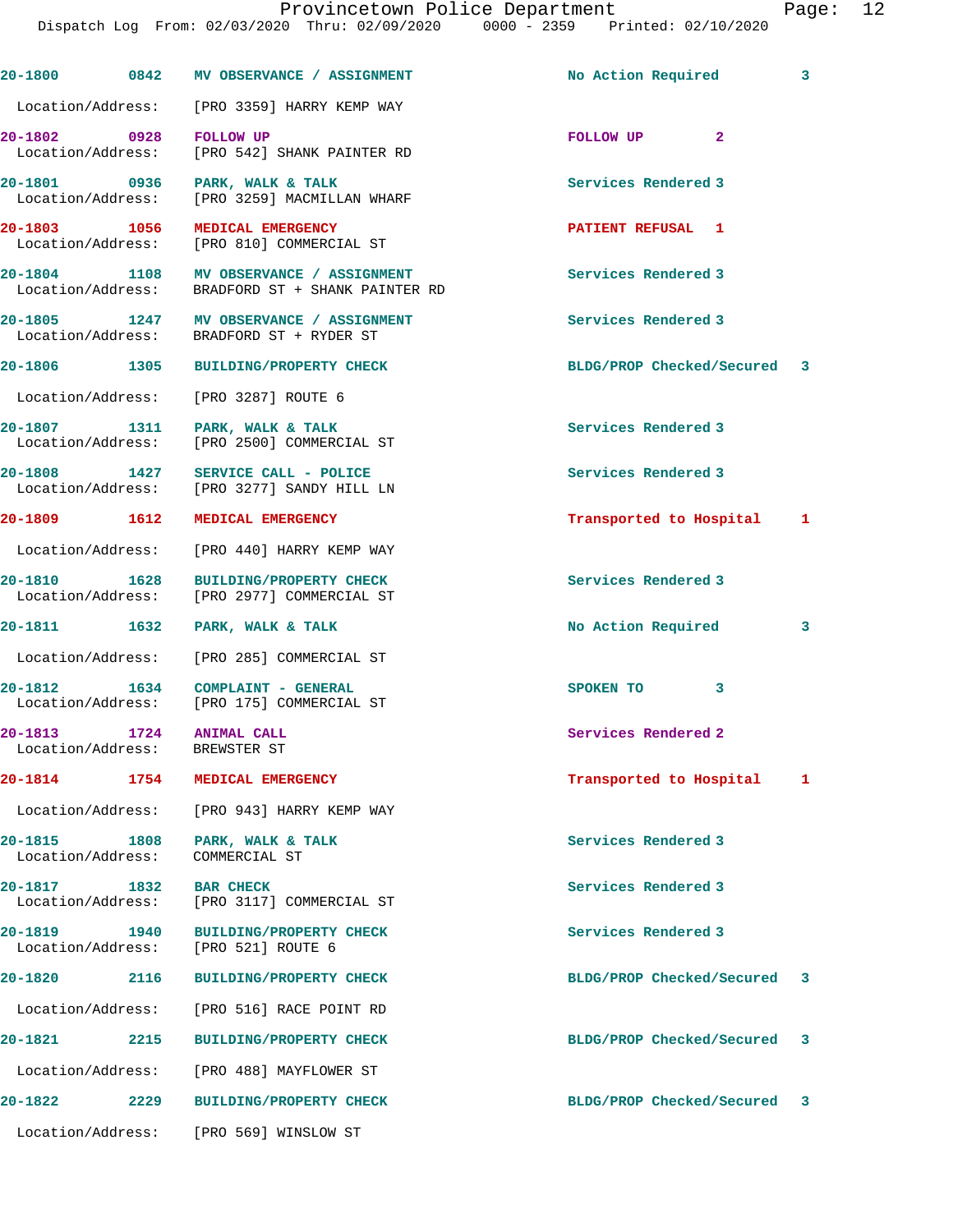## **For Date: 02/09/2020 - Sunday**

**20-1823 0021 BAR CHECK Services Rendered 3**  Location/Address: [PRO 2737] COMMERCIAL ST **20-1824 0036 BUILDING/PROPERTY CHECK Services Rendered 3**  Location/Address: [PRO 3259] MACMILLAN WHARF **20-1825 0100 MV OBSERVANCE / ASSIGNMENT Services Rendered 3**  ROUTE 6 + CONWELL ST **20-1826 0111 PARK, WALK & TALK Services Rendered 3**  Location/Address: [PRO 182] COMMERCIAL ST **20-1827 0153 BUILDING/PROPERTY CHECK BLDG/PROP Checked/Secured 3**

Location/Address: [PRO 440] HARRY KEMP WAY

**20-1828 0216 BUILDING/PROPERTY CHECK Services Rendered 3**  Location/Address: [PRO 488] MAYFLOWER ST

**20-1829 0222 BUILDING/PROPERTY CHECK Services Rendered 3**  Location/Address: [PRO 569] WINSLOW ST

**20-1830 0224 BUILDING/PROPERTY CHECK Services Rendered 3**  Location/Address: [PRO 433] RYDER ST EXT

**20-1831 0229 MV OBSERVANCE / ASSIGNMENT Services Rendered 3**  Location/Address: SHANK PAINTER RD + PROVINCE RD

**20-1832 0244 ASSIST CITIZEN Services Rendered 3**  Location/Address: [PRO 396] COMMERCIAL ST

**20-1833 0315 BUILDING/PROPERTY CHECK Services Rendered 3**  Location/Address: [PRO 545] SHANK PAINTER RD

Location/Address: [PRO 350] COMMERCIAL ST

**20-1835 0519 MV OBSERVANCE / ASSIGNMENT Services Rendered 3**  Location/Address: [PRO 521] ROUTE 6

20-1836 0601 BUILDING/PROPERTY CHECK Services Rendered 3 Location/Address: [PRO 2977] COMMERCIAL ST

**20-1837** 0622 BUILDING/PROPERTY CHECK Services Rendered 3<br>
Location/Address: [PRO 2483] COMMERCIAL ST Location/Address: [PRO 2483] COMMERCIAL ST

**20-1838 0626 BUILDING/PROPERTY CHECK Services Rendered 3**  Location/Address: [PRO 2540] RACE POINT RD

**20-1839 0926 FIRE - OTHER Services Rendered 1**  Location/Address: [PRO 1631] WINTHROP PL

**20-1841 1049 MV OBSERVANCE / ASSIGNMENT Services Rendered 3**  Location/Address: [PRO 4136] BRADFORD ST

20-1842 1055 PARK, WALK & TALK **Services Rendered 3** 1 Location/Address: [PRO 3870] COMMERCIAL ST

**20-1844 1143 MV STOP VERBAL WARNING 3**  [PRO 726] BRADFORD ST

**20-1845 1253 PARK, WALK & TALK Services Rendered 3**  Location/Address: [PRO 105] COMMERCIAL ST

**20-1846 1346 ANIMAL CALL Services Rendered 2**  Location/Address: FRANKLIN ST + RACE RD

## **20-1834 0409 MEDICAL EMERGENCY Transported to Hospital 1**